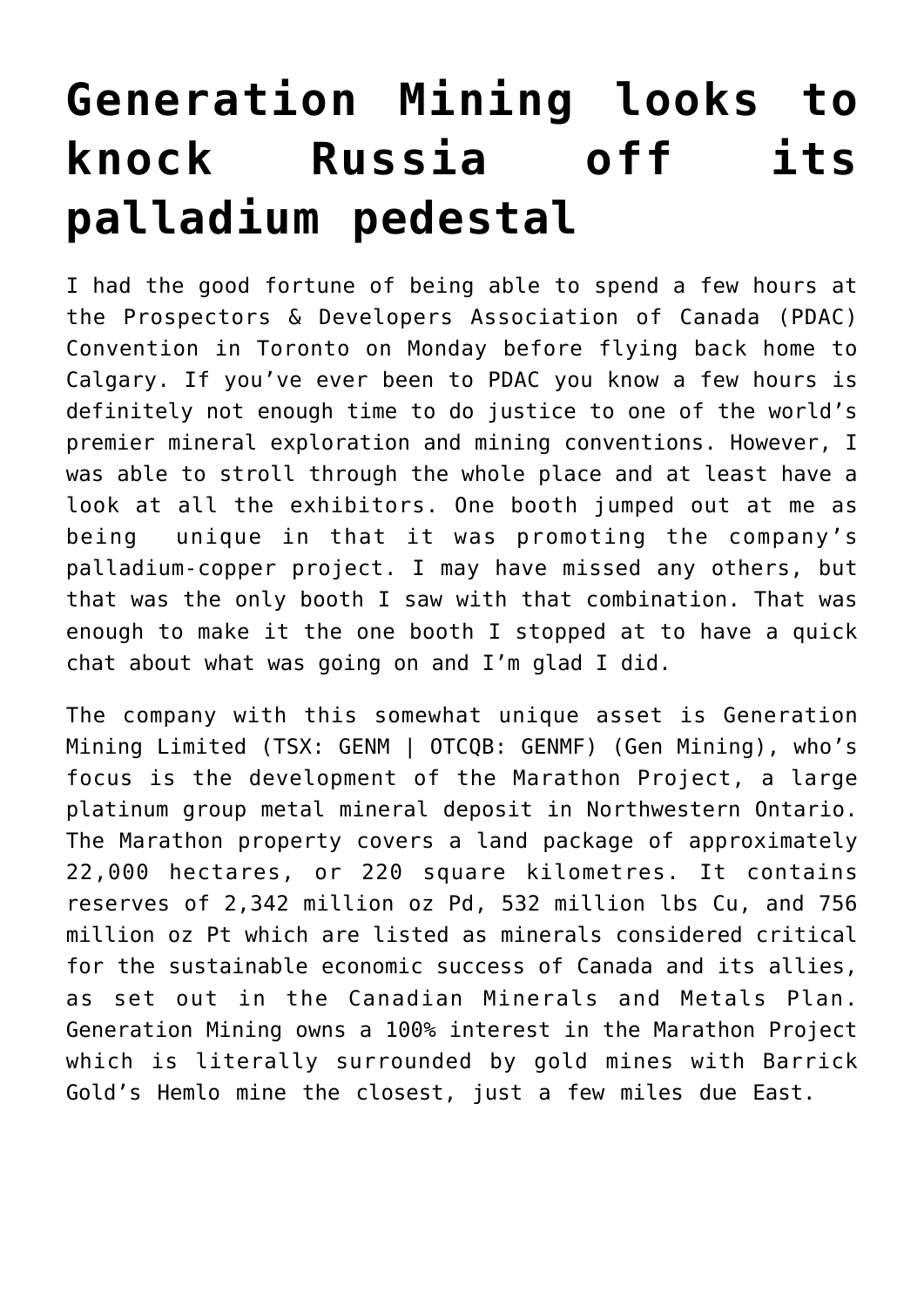

*Source: Generation Mining [Corporate Presentation](https://genmining.com/investors/presentations/)*

The other reason I was intrigued by this company is that the world's largest producer of palladium is Russia's Norilsk Nickel which contributes to Russia's total annual palladium output of 76,000 kilograms making it the second largest producing country in the world. South Africa is the country with the most palladium production at 80,000 kilograms/annum but after Russia comes Canada at a distant #3 with 17,000 kilograms and the U.S. at 14,000 kilograms. I'm reasonably confident that sanctions on Russia, its Oligarchs and its companies are likely to be with us for a while, making for a potentially large hole in the supply of this particular metal.

The good news, at least for North American consumers of palladium, is that Generation Mining is well on its way to being a producer, with mine construction expected to begin in 2023. A [March, 2021 Feasibility Study](https://genmining.com/news/2021/generation-mining-delivers-positive-feasibility-study-for-marathon-palladium-copper-project/) for the Marathon Project estimated that at US\$1,725/oz palladium, and US\$3.20/lb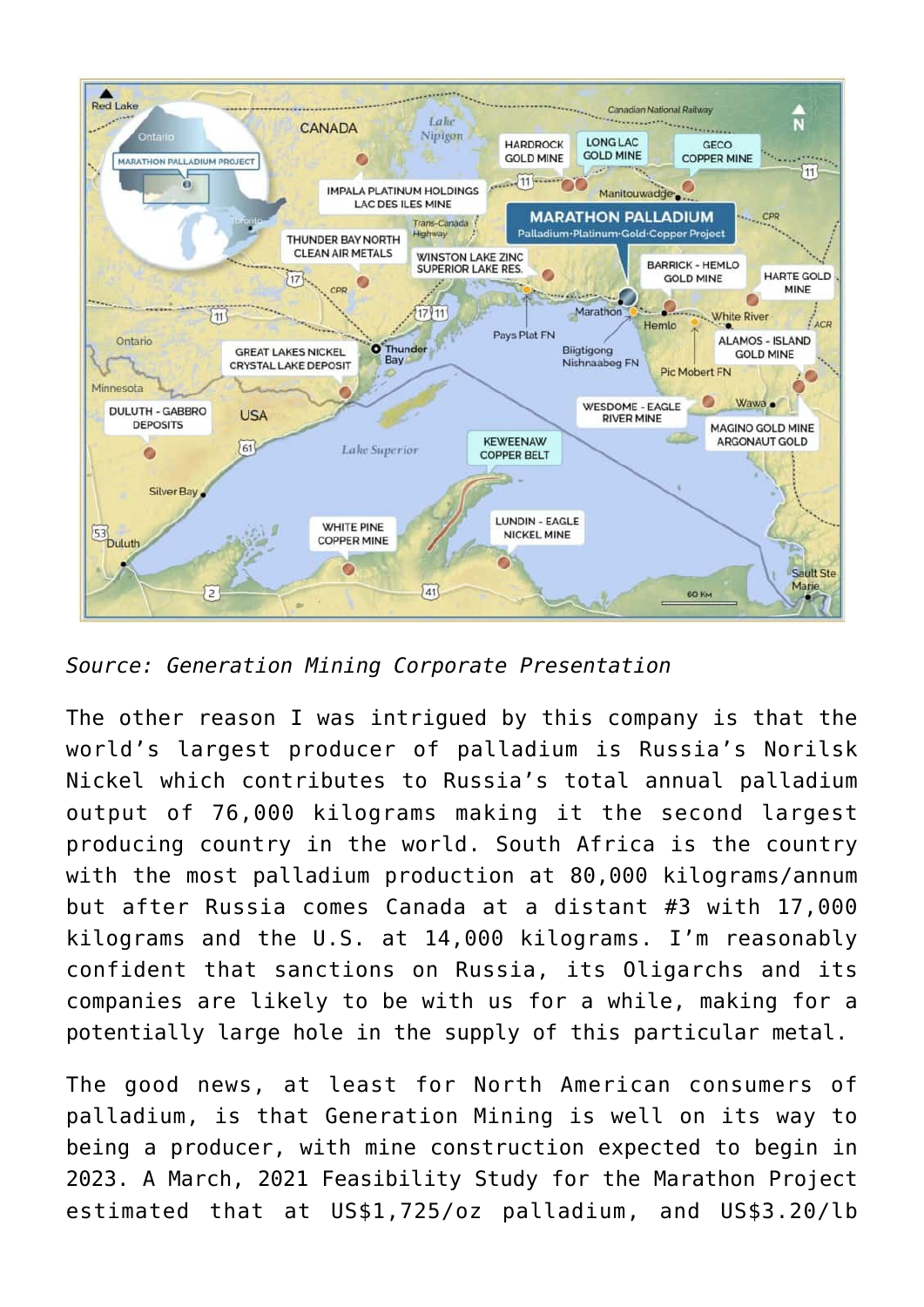copper, Marathon's Net Present Value (at 6% discount rate) is approximately C\$1.07 billion with a payback of 2.3 years and an IRR of 30%. Up front capital costs were estimated at C\$665 million, net of equipment financing and pre-completion operating costs and revenues. The mine would produce an estimated 245,000 palladium equivalent ounces per year over a 13-year mine life at an all-in sustaining cost (AISC) of US\$809 per palladium-equivalent ounce.

Since the Feasibility Study, the Company has been working on financing and approvals in order to achieve its goal of starting construction in 2023. In December, 2021 Generation Mining announced it had secured a [C\\$240 million streaming deal](https://genmining.com/news/2021/generation-mining-secures-240-million-stream-with-wheaton-precious-metals/) with [Wheaton Precious Metals Corp.](https://www.wheatonpm.com/Home/) (TSX: WPM | NYSE: WPM). Wheaton will pay Generation Mining C\$40 million on an early deposit basis prior to construction to be used for development of the Marathon Project, with the remainder payable in four staged installments during construction, subject to various customary conditions being satisfied. The first C\$20 million was received on March 31, 2022. The Company provided an update on June 8, 2022 on [Phase II of project financing](https://genmining.com/news/2022/generation-mining-provides-update-on-marathon-project-financing-discussions/). Phase II involves the access to medium term financing with the initial stage being a request for proposal (RFP) process for the balance of the project financing. The RFP process has resulted in strong initial non-binding expressions of interest with the total potential committed capital being well in excess of US\$1 billion among several interested parties. It is estimated that the project can carry approximately US\$400 million in senior debt based on the Company's Feasibility Study. Additionally, Export Development Canada (EDC) has provided an expression of interest to provide potential project financing of up to US\$200 million.

In May of this year, Generation Mining announced it had [completed the Public Hearings](https://genmining.com/news/2022/generation-mining-announces-completion-of-public-hearings-for-the-environmental-assessment/) conducted by the Joint Review Panel on the Environmental Impact Statement of the Marathon Palladium-Copper Project. The Project requires environmental